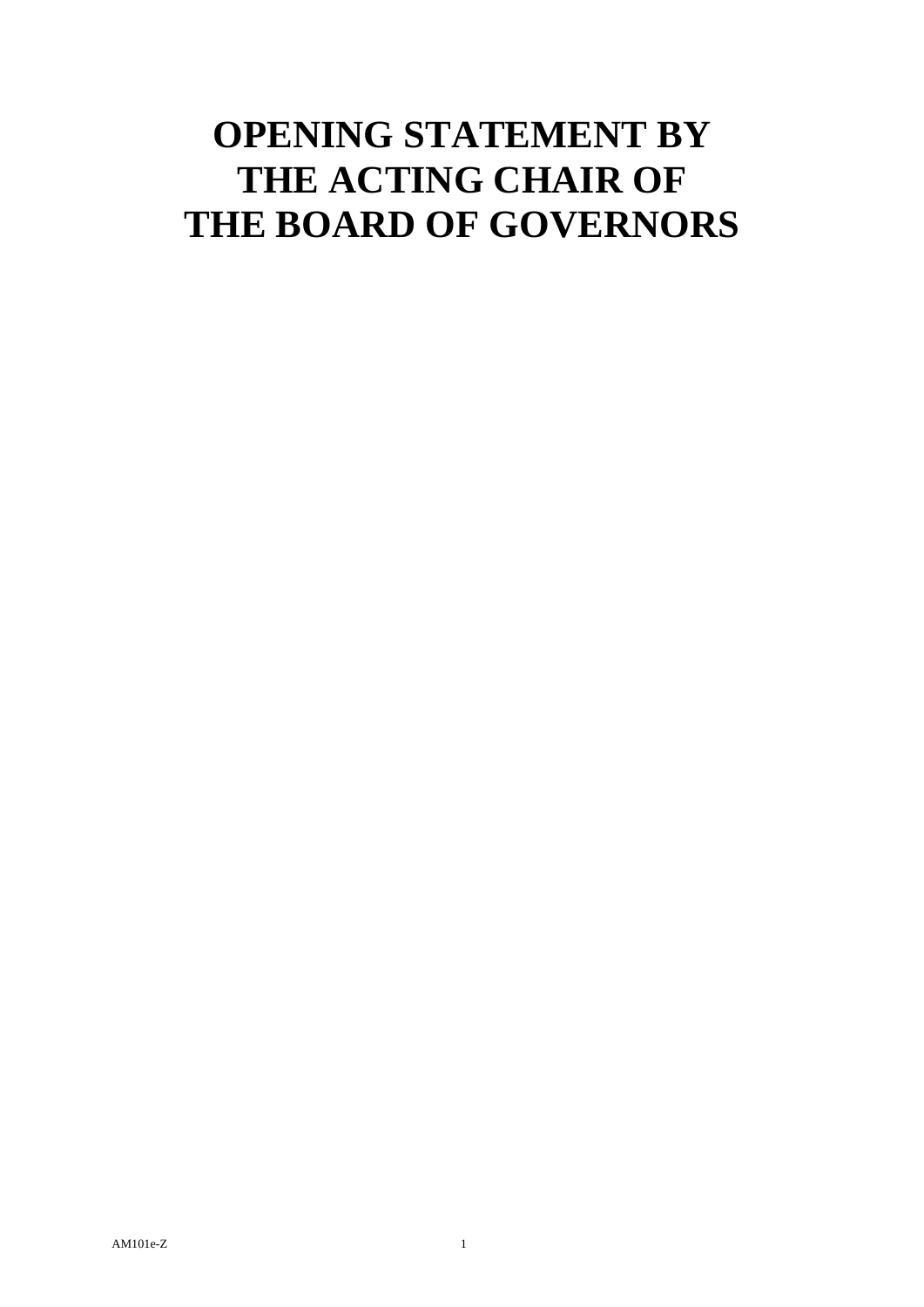## **EBRD Board of Governors' Opening Session Wednesday 11 May 2022, 09.00 - 09.45 Auditorium des Ministres, Palais des Congres, Marrakech**

## STATEMENT BY MS KEIT PENTUS-ROSIMANNUS, ACTING CHAIR OF THE BOARD OF **GOVERNORS**

Your Excellencies, Distinguished Governors, President, Ladies and Gentlemen,

It is truly an honour to address you as Acting Chair of the Board of Governors, and to welcome you all, and especially you, Monsieur le Chef du Gouvernement, to this, the 31<sup>st</sup> Annual Meeting of the EBRD. It is really wonderful that after two years of mainly virtual events, so many of you are attending in person.

We are really fortunate to be here in this beautiful place, which is steeped in such rich history. We are honoured to have received the High Patronage that His Majesty the King has granted to this event. I would like to thank you, Monsieur le Chef du Gouvernement, and all the Moroccan authorities for hosting us here in this vibrant city.

I would also like to welcome Algeria and the United Arab Emirates, who are two new members that have joined the Bank since we last met. We look forward to cooperating closely with both of you in the future. I would like to particularly welcome the delegation of the United Arab Emirates to their first Annual Meeting.

From our own, Estonian experience, I can testify that EBRD has been a unique partner in delivering a successful and private sector driven development model of the Estonian economy. This will remain relevant for our green transition challenge in years to come.

The EBRD offering, its focus on the private sector, combined with the Article 1 imperative of democracy, has been hugely successful. Sadly, today we also witness – in extreme the result of countries failing in respect of EBRD core values. There are difficult lessons here for us all.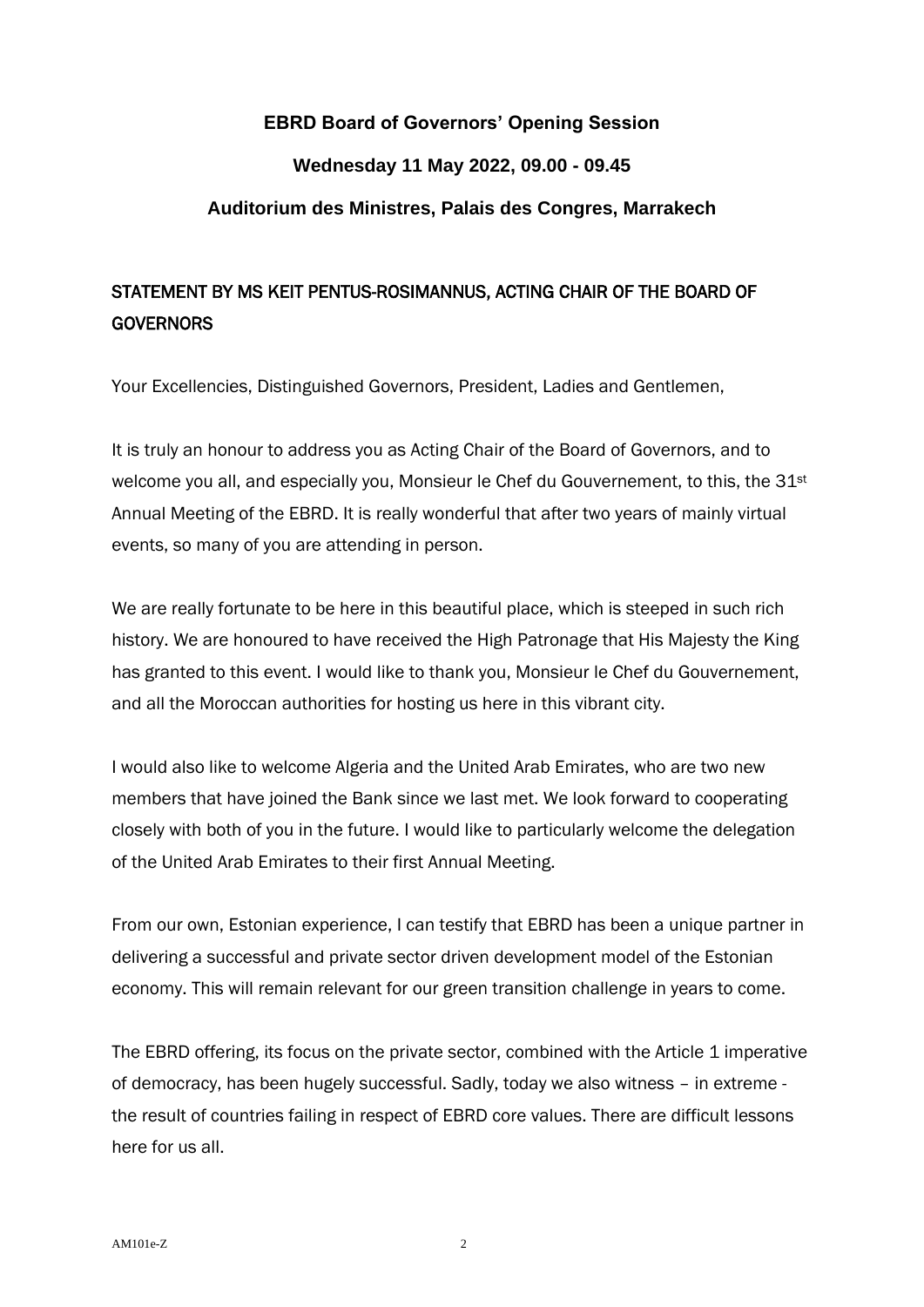Before turning to the focus of our discussions today, it is important to recall the Bank's achievements since our last Annual Meeting in July 2021.

Under your leadership, President, the Bank has continued to deliver strong results within the current Strategic and Capital Framework, which we, as Governors, approved in 2020.

The Implementation Report on our agenda later today shows the great work that has been done on the key pillars of digital transition, gender, equality of opportunity, and of course, the mobilisation of private finance.

Crucially, the Bank has met its goal of investing more than half of its total annual investment in Green Economy Transition projects last year.

However, 2021 will feel very distant for the people of Ukraine and those in many of Ukraine's neighbouring countries. This is a direct result of the senseless aggression by the Russian Federation, supported and facilitated by Belarus.

The war has radically altered the global context, and notably so for the EBRD, which over the last 30 years became the largest institutional investor in Ukraine. The EBRD is also a key partner in Ukrainian reforms. And it has made Chernobyl safe.

Millions of people have fled their homes, more than a million have been forcefully deported, many thousands of civilians have been tortured and killed. The economic and political consequences of this war will be long-lasting and profound. Many EBRD Staff have also been directly affected, and I truly commend the work undertaken by the Bank to safeguard their security and wellbeing.

To emphasise these impacts, there will be a High-Level Ministerial panel after this Opening Session, which will include the Governors of Ukraine, Moldova and the European Union. The EBRD Chief Economist Beata Javorcik will outline the war's economic implications for the Bank's countries of operations.

As Governors, we have already acted.

Our decision to suspend operations in the Russian Federation and Belarus under Article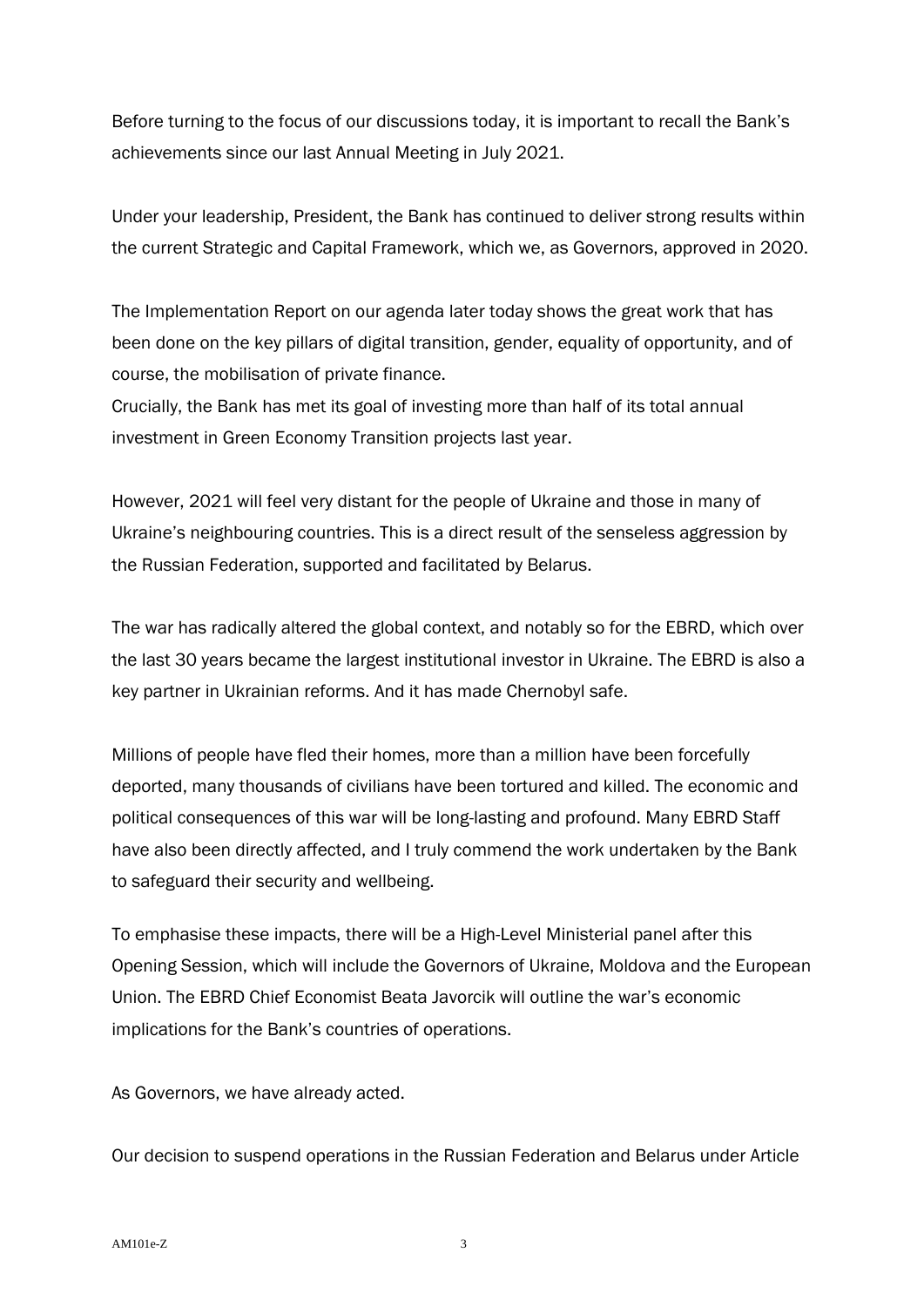8.3 of the Agreement Establishing the Bank reaffirms the enduring importance of our values and the objectives that the Bank was created to support. We stand in full solidarity with the people of Ukraine. EBRD will be there to help reconstruct Ukraine, so that it can be free and prosperous.

The Bank has also acted.

The approval of the Resilience Package for Ukraine and affected countries means that financial support is being provided now, and a reconstruction programme is ready for the future.

The continued delivery of this support depends on us – as shareholders and donors. The Annual Donor Meeting yesterday helped develop a shared understanding of the most pressing needs and priorities. It is clear that we all need to work together on this.

At our Plenary Session this afternoon, I will be asking you, as Governors, to provide strategic guidance to the EBRD, so that it can build on its track record of delivery, and continue to make a real-world difference to people's lives.

Beyond these immediate issues, however, we also need to recall the long-term challenges – such as green transition - which of course remain a key priority.

Governors, you will also be asked to approve an in-principle decision on a limited and incremental expansion of the geographic scope of the EBRD's operations to countries in sub-Saharan Africa and Iraq.

It seems only appropriate that we are taking this decision here in Marrakech, the first Annual Meeting on the African continent. Our ties with Morocco and other North-African countries are strong and the Bank has proven it can deliver in this region. To conclude: We face many challenges.

But the EBRD continues to step up in order to tackle them head on.

The Bank is blessed with many qualities: